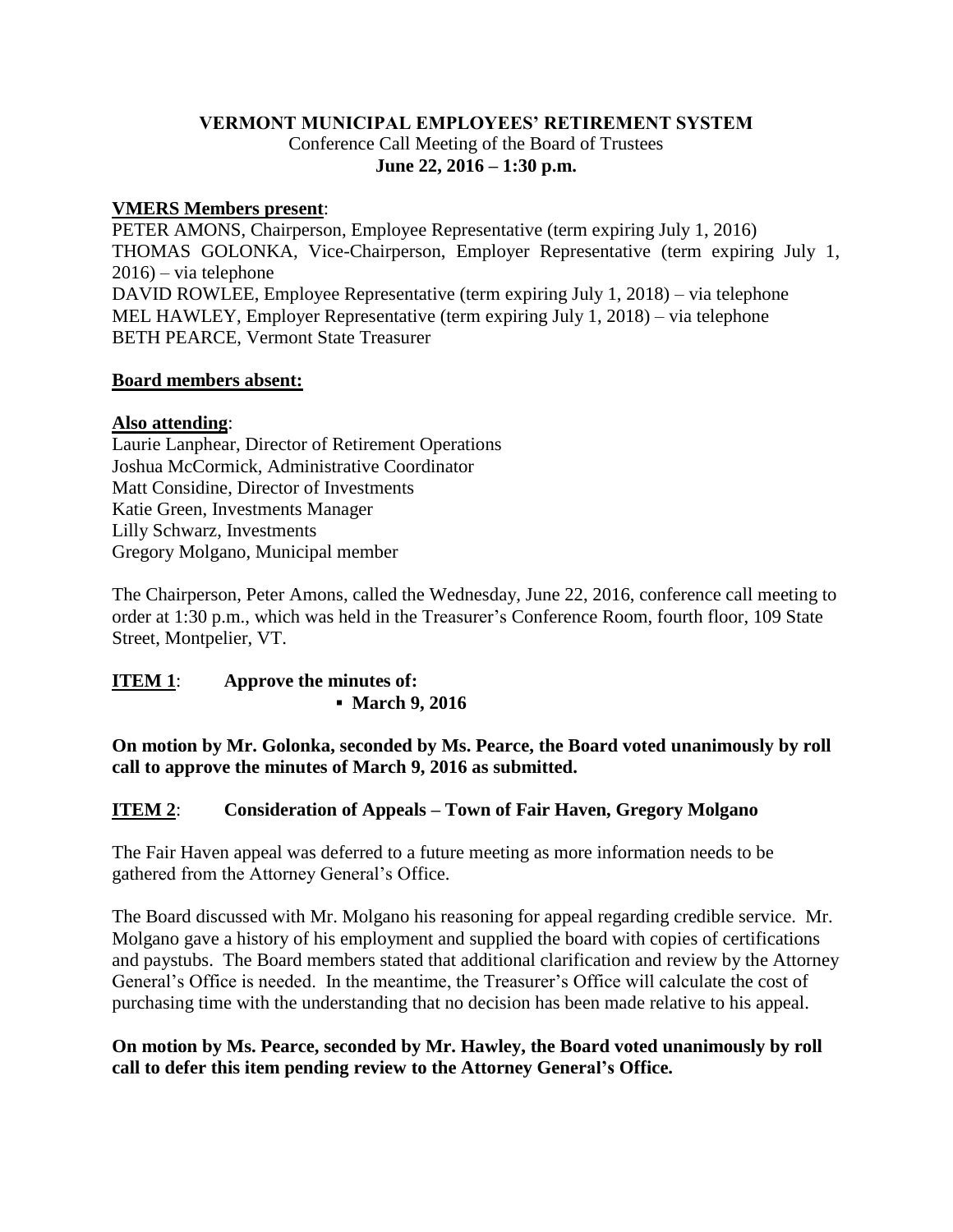Vermont Municipal Employees' Retirement System Page **2** of **4** Conference Call Meeting of the Board of Trustees June 22, 2016

Gregory Molgano left the meeting at this time.

### **ITEM 3: Investment Updates**

Mr. Considine provided the Board with various updates from the investment staff. First, the Board inquired at a previous meeting if they had the ability to have the 12B-1 fees that currently go to Fidelity Investments be sent directly to the state. The investment staff does not have any information at this time. Second, the Investments staff has started researching whether or not the ICMA-RC stable value product could be used in place of the stable value product currently provided from Fidelity Investments. Third, automatic addition of Target Date funds to the fund lineup when they become available. The investment staff is in favor of this; it is no additional cost and will make it easier for participants to invest. The investment staff will have a presentation for this topic at a future meeting. Mr. Considine then advised the Board of the latest recommendations to the VMERS 457 Investment Fund Line-up Review which includes asking Advised Assets to review the T. Rowe Price Equity Fund and the Dodge & Cox International Stock Fund and advise the Board on whether these funds are still recommended for this line-up or if other funds would be more advantageous for participants.

**On motion by Ms. Pearce, seconded by Mr. Hawley, the Board voted unanimously by roll call to ask Advised Assets to conduct a review and if they determine that the T. Rowe Price Equity Fund and the Dodge & Cox International Stock Fund are not funds that warrant continuance, to come to the Board with other recommendations.**

Katie Green left the meeting at this time.

#### **ITEM 4: Discuss/Act on Disability Retirement for:**

**▪ Scott Johnson**

**On motion by Ms. Pearce, seconded by Mr. Rowlee, the Board voted by roll call to accept the recommendation of the Medical Review Board for the disability retirement for Scott Johnson, with a one year review.** 

**ITEM 5: Act on the following request to Join VMERS effective 7/1/16: ► Grand Isle County Sheriff's Department**

**On motion by Ms. Pearce, seconded by Mr. Hawley, the board voted unanimously by roll call to approve the Grand Isle County Sheriff's Department to join VMERS effective 7/1/2016.**

Laurie Lanphear left the meeting at this time.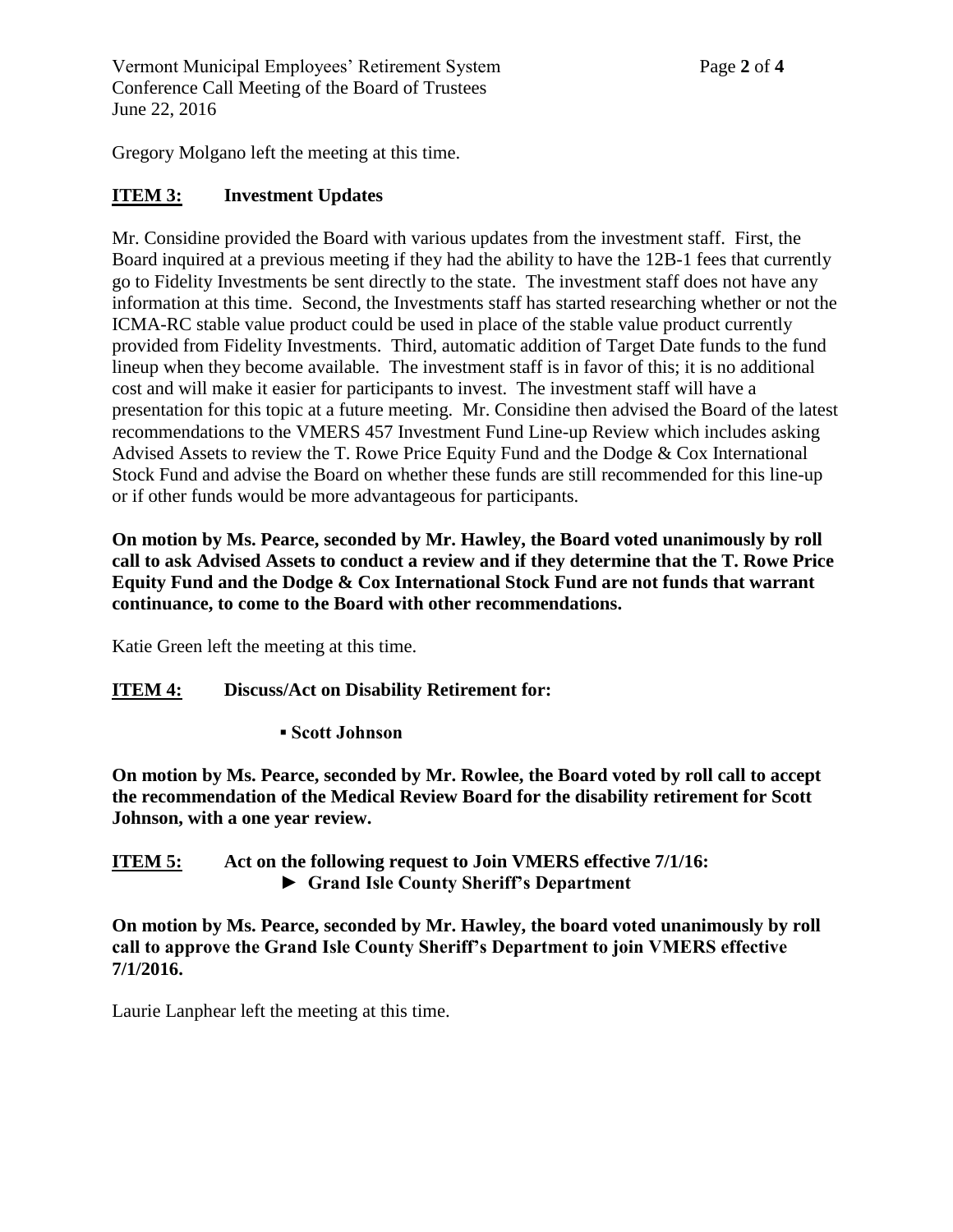### **ITEM 6: Contract Extension for Buck Consultants and Actuarial RFP**

Ms. Pearce stated the contract for Buck Consultants is expiring on June 30, 2016. The Treasurer's Office is asking for a six month extension and an RFP to seek a new actuary effective January 1, 2017.

**On motion by Ms. Pearce, seconded by Mr. Hawley, the Board voted unanimously by roll call to extend the contract for Buck Consultants to 12/31/16, subject to waiver from the administration, subject to negotiations by the Treasurer's Office, and subject to completing an RFP for Actuarial Services effective January 1, 2017.**

David Rowlee left the meeting at this time.

## **ITEM 7: VMERS Board Trustee Position Updates**

The Board thanked Mr. Golonka for all of his years of work and service to the VMERS Board. Mr. Golonka will be stepping down from his position as VMERS Board member. In addition, as he is now the Chairperson for the VPIC Board, VMERS needs to appoint a new representative to VPIC.

## **On motion by Ms. Pearce, seconded by Mr. Golonka, the Board unanimously voted by roll call to name Peter Amons as the new VMERS representative to VPIC.**

The Board will advertise for an alternate representative to the VPIC Board.

Mr. McCormick provided the Board with an update for a candidate to replace Mr. Golonka as an Employer Representative to the VMERS Board. Mr. McCormick did receive a recommendation from the VSBA and is expecting a recommendation from the VT League of Cities and Towns within the next week. Mr. McCormick will forward these recommendations to the Governor's office and Mr. Amons.

The Board also took up the election of an employee member due to expiration of Mr. Amons term. VMERS employees were notified of an opportunity for consideration as an employee representative. Mr. Amons was the only name submitted for consideration

**On motion by Ms. Pearce, seconded by Mr. Golonka, the Board unanimously voted by roll call to re-elect Peter Amons as an Employee Representative to the VMERS Board with a term date of July 1, 2020.**

#### **ITEM 8: Any other business to come before the board**

Mr. Amons inquired as to the current restriction on rules for purchasing time for credible service. This will be a future agenda item as research will be needed from the retirement office, Attorney General's office, and the Actuary.